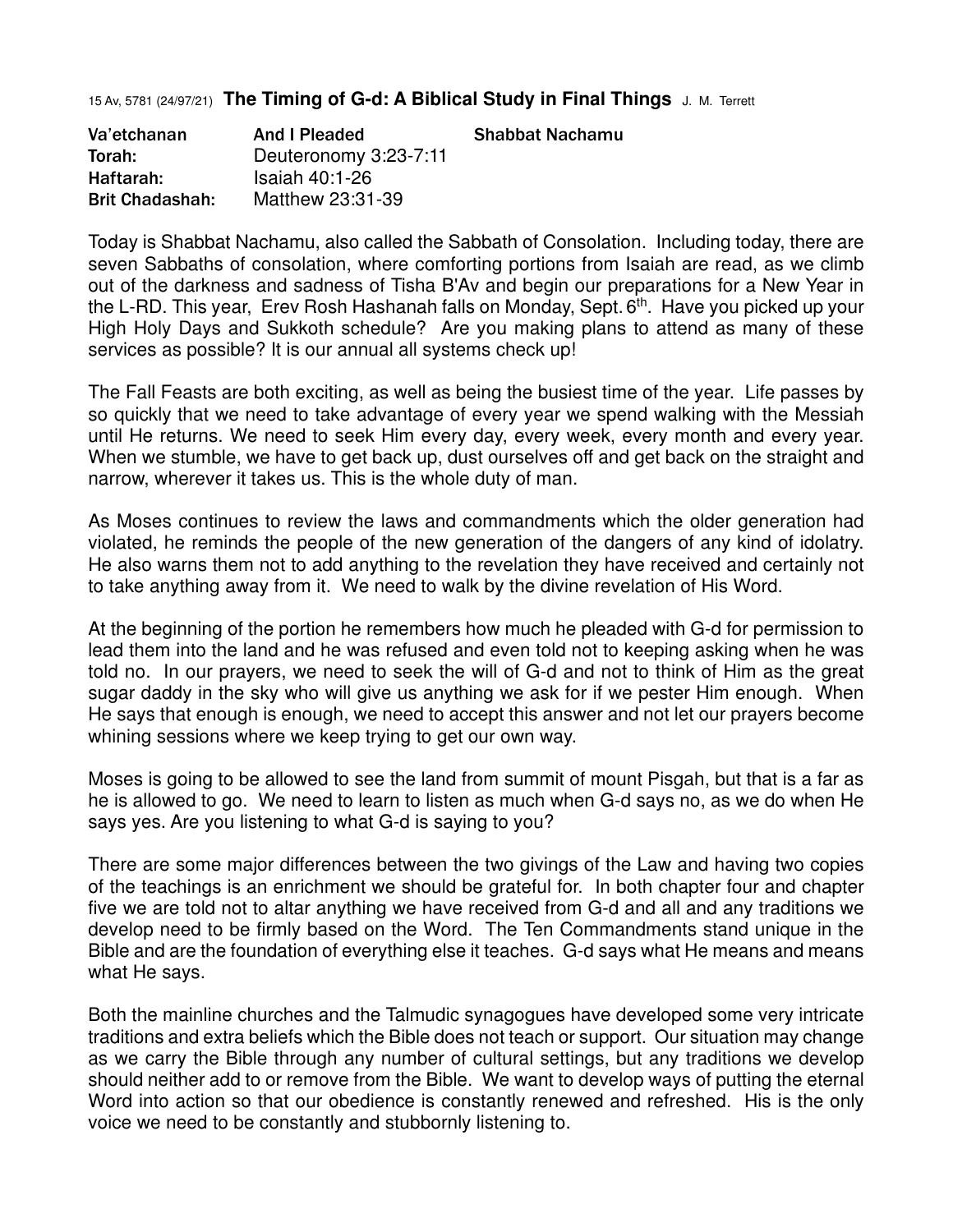No other nation has ever had such as majestic group theophany, such as the one our people had as they camped around the dancing mountain and His awesome holiness goes far beyond our ability to describe it. This is why we are commanded not to make any resemblance because He is not like anything in the created universe. We are made in His spiritual image, not His physical image. He remains beautiful beyond description!

Israel is told that even if He had to disperse them because of their abandoning the commandments, He will never completely abandon them. He wants them to learn from the negative example of the older generation and not to incur the wrath of G-d, the way they did.

He gives them their own copy of the Ten Commandments, with one change. They are now called to observe the Sabbath, not in memory of the Creation, but as a reminder that they were once slaves in Egypt. Only free people can keep the Sabbath.

Moses goes on to remind the people that walking with Him needs to be a generational reality as they give YHVH and His commandments their complete spiritual devotion in every area of their lives. The Shema makes 14 statements as it outlines our need to have a focused, complete devotion to G-d through His Word.

They are to make righteousness their dwelling place so that the L-rd can both drive out the Canaanites before them and bless them as they take up residence in the land. They are not to have any religious contact with the Canaanites or adopt any of their idolatry. The land needs to be cleansed and they are not to pollute it again in any way whatsoever. All of Canaan's inhabitants are to be devoted to destruction so that Israel does not learn any of their bad habits. We also need to not learn any of the spiritual bad habits of our modern world.

Israel is called to be a holy people which belongs to YHVH from among all the peoples of the earth. Israel is to get set up in the land and be firmly entrenched into the Word and in that state they are to be a blessing to all nations, before whom they shine as salty light. Israel's faith and obedience is to be a model for the nations to follow. The call to go out to all nations will come later, after they have set up a righteous kingdom which will serve as a base for this outreach, once Messiah comes to die and the resurrected Messiah sends us to the nations.

G-d delivered our people from a house of servitude in order that we should become His servants, who are called to practice faith in His promises and obedience to His commandments. This is a generational covenant that will never wear out or grow old as long as the people are faithful to it. His blessing is said to last to the thousandth generation, but if they violate the covenant, He will take immediate punitive action against them and against all those who despise or hate Israel. He may punish His people, but He will continue to show His great love and mercy to Israel as the people repent and exercise faith and obedience.

The younger ones in this new generation, who were born during the wandering years have never known paganism and have grown up with the full protection and provision of G-d. The older ones may have remembered their slavery in Egypt and are told that it is something which they will never have to experience again, as long as they walk with the L-RD according to His Word. Even today, our calling as Messianic Jews and Gentiles is to have faith in G-d and obey the Word as we wait for the final chapter of human history to unfold, when Messiah returns to set up His everlasting kingdom over all the nations and generations of mankind.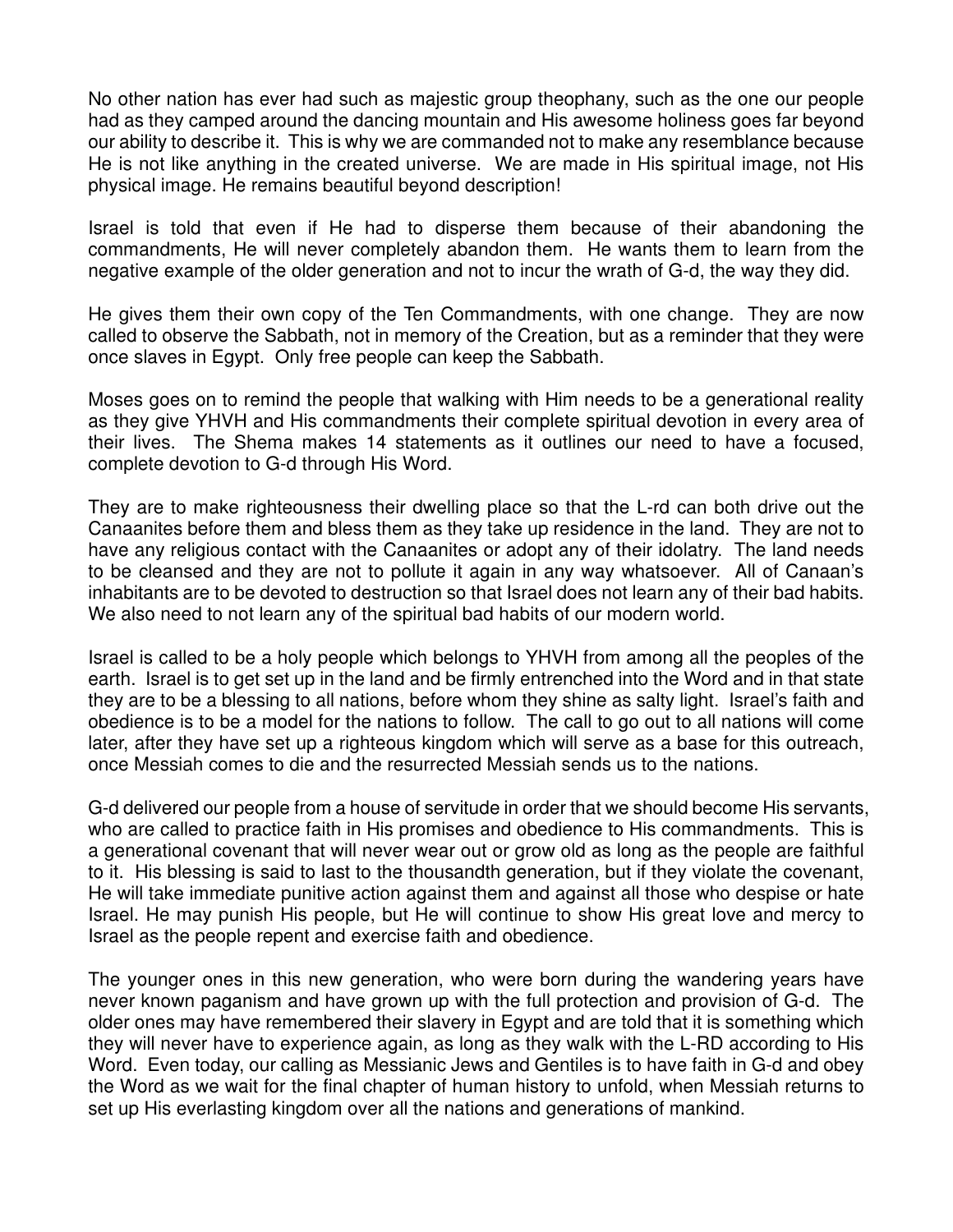## Sermon: **The Timing of G-d: A Biblical Study in Final Things**

In the short history of our planet, three significant punitive spiritual interventions occurred to ensure the survival of our race. The first was our exclusion from the Garden so that our first ancestors did not eat of the tree of life and live forever in a fallen, sinful state. During the next ten generations, the righteous core of the children of Adam and Eve shrank until at the end of the 120 years if took Noah to build the ark, there were only 8 people who had not succumbed to the global darkness that came close to engulfing our entire race.

G-d cleansed the earth through the flood and what was once an immense single continent, began to drift into the continents we have today. This drifting initially began while the ark and its inhabitants floated safely above the mighty geological changes which were happening on the surface of our planet. Continental drift is still happening on a smaller scale, but once the waters subsided and filled the basins of what we know as the various oceans of the world, Noah and his family came down from the mountains of Ararat and set up a community on the plains of Shinar, which is Northern Iraq.

They were told to disperse and repopulate the cleansed planet, but almost immediately the influence of evil began to be felt when Canaan had sexual relations with his grandmother. The people were afraid to disperse and built an astrological ziggurat to try and predict the future and they may have begun to worship various heavenly bodies. In a few generations, sin was gaining a hold over the people almost as firmly it had in the days when Noah was building the ark.

G-d came down and scattered the people into peoples, nations and families who each spoke a different language. These intact linguistic family groups scattered until the globe was repopulated, but this time by people who could not understand each other. The progress of sin was slowed down and YHVH selected one family group to begin His redemptive purposes of reuniting the scattered nations and peoples and families of the earth.

In Abraham, His gave a double pronged promise which is the basis of everything which has been done since then. Abraham was first to become a great nation and occupy the site of the former Garden of Eden. Then he was to become a blessing to all nations, once the Messiah was to come. Jewish people have always been a salty light and remain the special people of G-d. The promised Messiah came, died, rose and ascended and once all of the purposes of G-d are fulfilled, He will return to set up the everlasting Kingdom of G-d over all the nations and generations of mankind.

The timing of His return has been a great subject of speculation in nearly every generation of believers. Talmudic Jews are still waiting for His arrival, but there is as much, if not more speculation of when and how this amazing event is to occur. In my brochure, entitled: Notes on Prophecy, I outline the seven signs of our Messiah's return which have to be fulfilled before this glorious event bursts forth to bring human history to a close.

Today, I want to discuss four related concepts which we have to have a biblical understanding of, if we are not to be deceived and lead astray. Discussions of the End Times can end up in heated arguments, but as long as your position is biblical, you will not go far wrong. In this, as with other teachings of the Bible, we will eventually end up having to invoke Deut. 29:29, because G-d is not going to explain everything and the secret things truly belong to Him.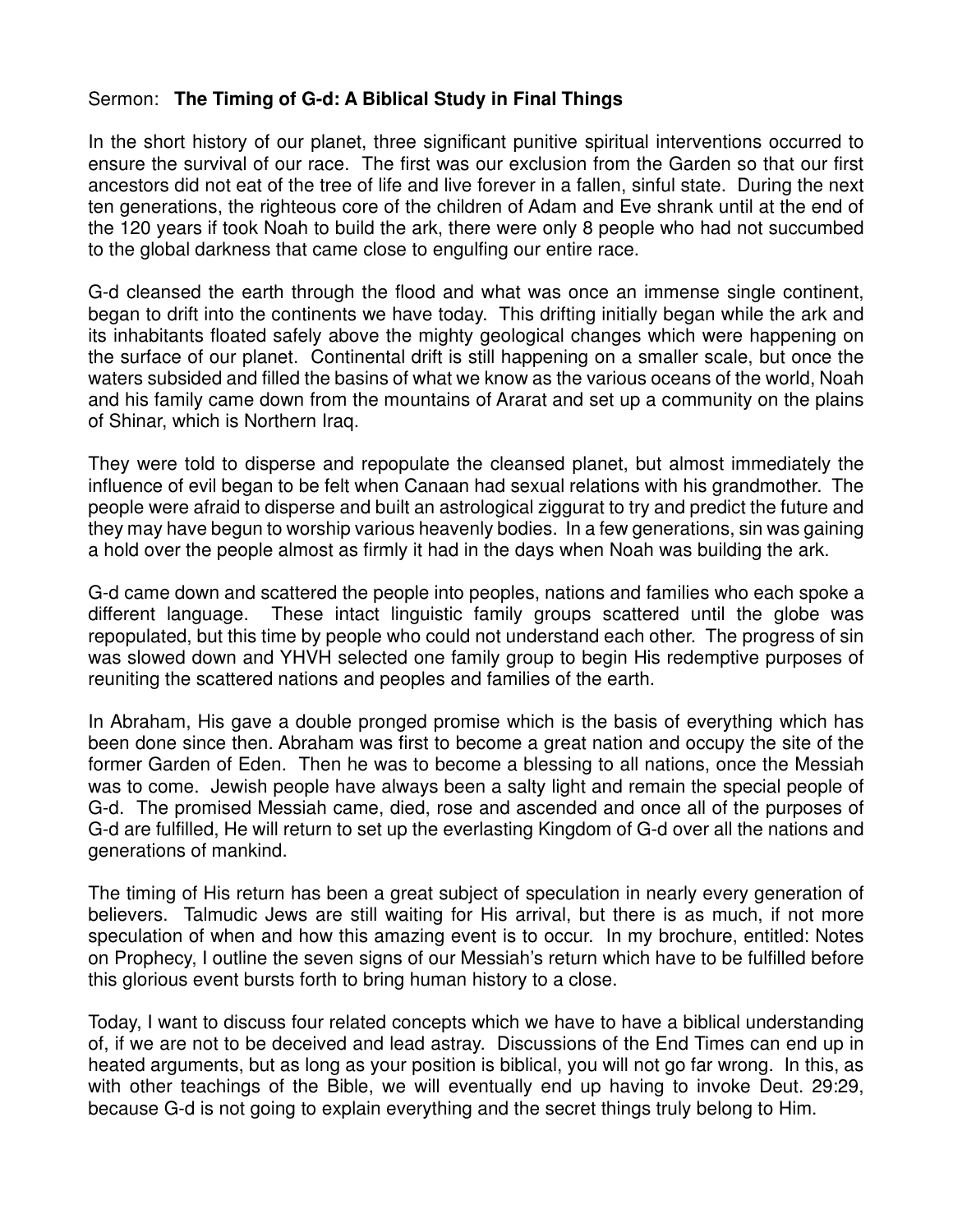There are three passages in the Bible which I like to reference when it comes to a discussion of the End Times. They are 2 Peter 3:2,3 and 9, 10 which talks about the timing; Hebrews 10:35-39 which talks about our need for patience and, finally 2 Thess. 2:5-12 which talks about the coming of the final great deception and the rise of the final Antichrist.

Lets talk about the Antichrist first. The actual term only appears in I John 2:18, 19 and in I John 4:3. This individual is called other things in other places, but he will rise up as a world leader and claim to be an incarnation of G-d, as he takes over political control of the entire globe. There will be no doubt to his identity once he is revealed, but John says that there have already been so many Antichrists and there may be more to come before the final one appears.

From a biblical understanding, any ruler who claims the right to conquer and to rule over a nation or nations other than his own, is the spirit of Antichrist. This would mean that every empire that has ever risen up in the world has been a manifestation of the spirit of Antichrist, because there is only one King who has the right to rule over all the nations and His name is Yeshua Hamashiach (Jesus the Messiah). Four of the worst beasts that have appeared, besides the colonizing European powers, were, Genghis Khan, Hitler, Stalin and Mao. I include the last two because they promoted worldwide revolution and the overthrow of all governments until the planet was ruled by an international communist dictatorship.

The beast is an imitation of the Lamb and he will only be wounded and recover from that wound and not actually die. The false prophet will promote the worship of the beast and institute punishments against those who refuse. These concepts have become common knowledge since the 1800's and how they will actually come into being is part of the mystery of iniquity which is at work in the world today (2 Thess. 2:7).

Many of the conditions necessary for our Messiah's return are becoming a reality in our world today, but there is some considerable misinformation which is also circulating among believers and it damages our credibility when we share our faith with people who are sinking into the final great darkness. Too many have set dates prematurely and which were just theological guesses. To many in the world, the concept of our Messiah's return has become both a gong show and a laughing stock. How many times can you be wrong before people will stop taking you seriously? Serial guessing destroys our spiritual credibility.

I believe more in the glorious return of our blessed Messiah than I do in the daily rising and setting of the sun, but things are not ready enough to be thinking of a date. Deception must be in control before any date could be considered. Why the rush? In the early 1800's a lady prophet began teaching a prewrath ascension of believers, past and present, before the Beast is manifest and the Antichrist assumes control of the earth.

Rapture really means taking living believers out of their bodies, when the Messiah returns and does not refer to some kind of first resurrection before or during the tribulation which will precede the millennial reign of the Messiah. Those believers who hold to a prewrath exit or rapture of believers before the troubles really heat up, fall into three groups: pretribulation, midtribulation and posttribulation. Acts 14:22 says that we must endure much tribulation as we walk through this life on our way to our Father's Home in Glory. Also, I Corinthians 15 says that the dead will rise after the last trumpet is sounded (I Corin. 15:52). I am not looking for trouble, but in our blessed Messiah trouble will always come looking for us.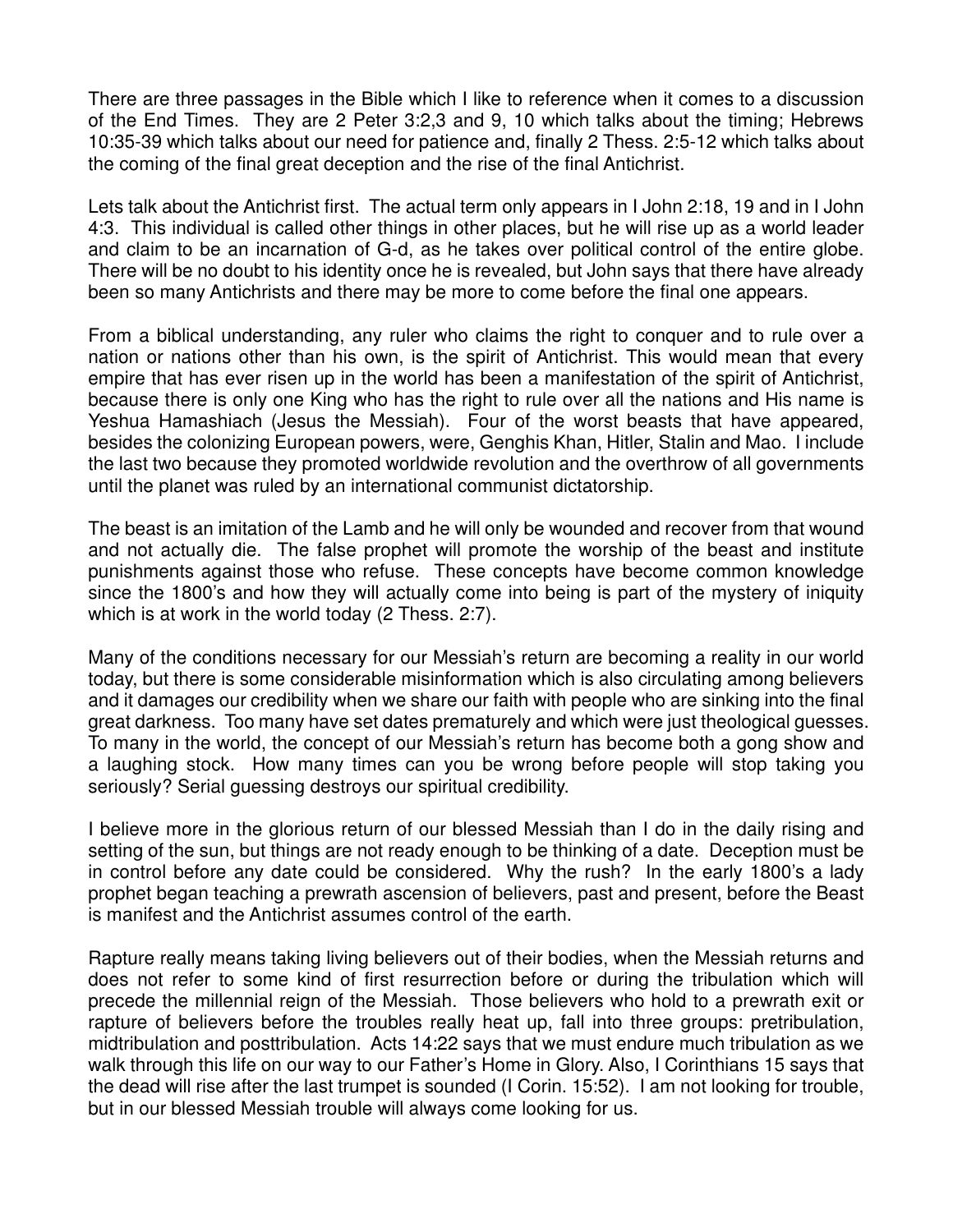There is nowhere in the Scriptures where a literal seven year tribulation is mentioned and all the special events which are supposed to happen during this imaginary time, are references which are taken out of context. They are part of a theological system called dispensationalism. It takes a verse, 2 Peter 3:8, where it is said that before the L-rd a day is like a thousand years and a thousand years is like a day. They take the seven days of creation and give them each a literal one thousand years and since the L-rd rested on the seventh day, there will be a peaceful 1000 reign after the tribulation and before the final return of the L-rd. So with this way of thinking, the L-rd actually returns three times: once to scoop up believers, twice to set up a thousand year worldwide reign from Jerusalem and finally, a final third return, after the final defeat of the adversary. The Scriptures teach that He will return once and only once (Heb. 9:28).

Believers have often experienced great tribulation, as have Jewish people during the crusades and the holocaust. Paul twice outlines twenty eight categories of troubles he has seen (2 Cor. 6:3-10 and Hebrews 11:21:29). Suffering is the spiritual static we encounter in this life as we build up an eternal weight of durable glory, as we pass through the feeble sufferings of this age. I am looking to make a difference, not a quick escape when things get rough. We are spared through tribulation, not from tribulation.

Lets move on to the millennium. Most round numbers in the Scriptures are symbolic. In fact all the numbers in the Revelation are either symbolic or literal. They are all symbolic and not literal. The first mention of a thousand years appears in the first giving of the Law at Mount Sinai. We are told that G-d's mercies will extend to a thousand generations of those who avoid idolatry and who keep His commandments. The same promise is repeated in Deut. 7:9. In Deut. 1:11 Moses wishes that though the House of Israel is as numerous as the stars of heaven, that YHVH would increase them a thousandfold more.

The millennium is a symbol of G-d's mercy which will extend from the first baby who was conceived until the last one, at the end of the ages. In Revelation 20, the word millennium appears six times and refers to the believer's ability to bind the enemy between the time our Lrd ascended and when the world is brought to an end. Revelation 12 discusses the enemy's defeat, where he falls to earth with his angels and is bound to the earth, with no further heavenly access. He is a defeated foe that makes war on us until the end of the world – until the end of the symbolic thousand year period of grace.

Some people may think I am a heretic because I do not tow the line with so many who believe in a literal tribulation and a literal millennium, but unless you clearly distinguish between symbolic language and literary language in the Bible, you will never quite understand it and will be pulled into some pretty odd beliefs. Israel is a land which flows with milk and honey and the trees clap their hands and the mountains skip like goats and the seas roar. I believe all of this, but these are symbolic, not literal references. Trees have no hands and even when I took drugs as a confused young hippy, I never saw them clap.

I believe everything which the Bible teaches, whether it is being taught symbolically or literally. I believe everything it teaches literally and everything which it refers to symbolically. I serve the mighty Lion of Judah who is also the rose of Sharon and who is also the root of Jesse. In the Prophet Zechariah, Messiah has seven eyes. In the Revelation, He also has seven horns. I firmly believe what all of this means.